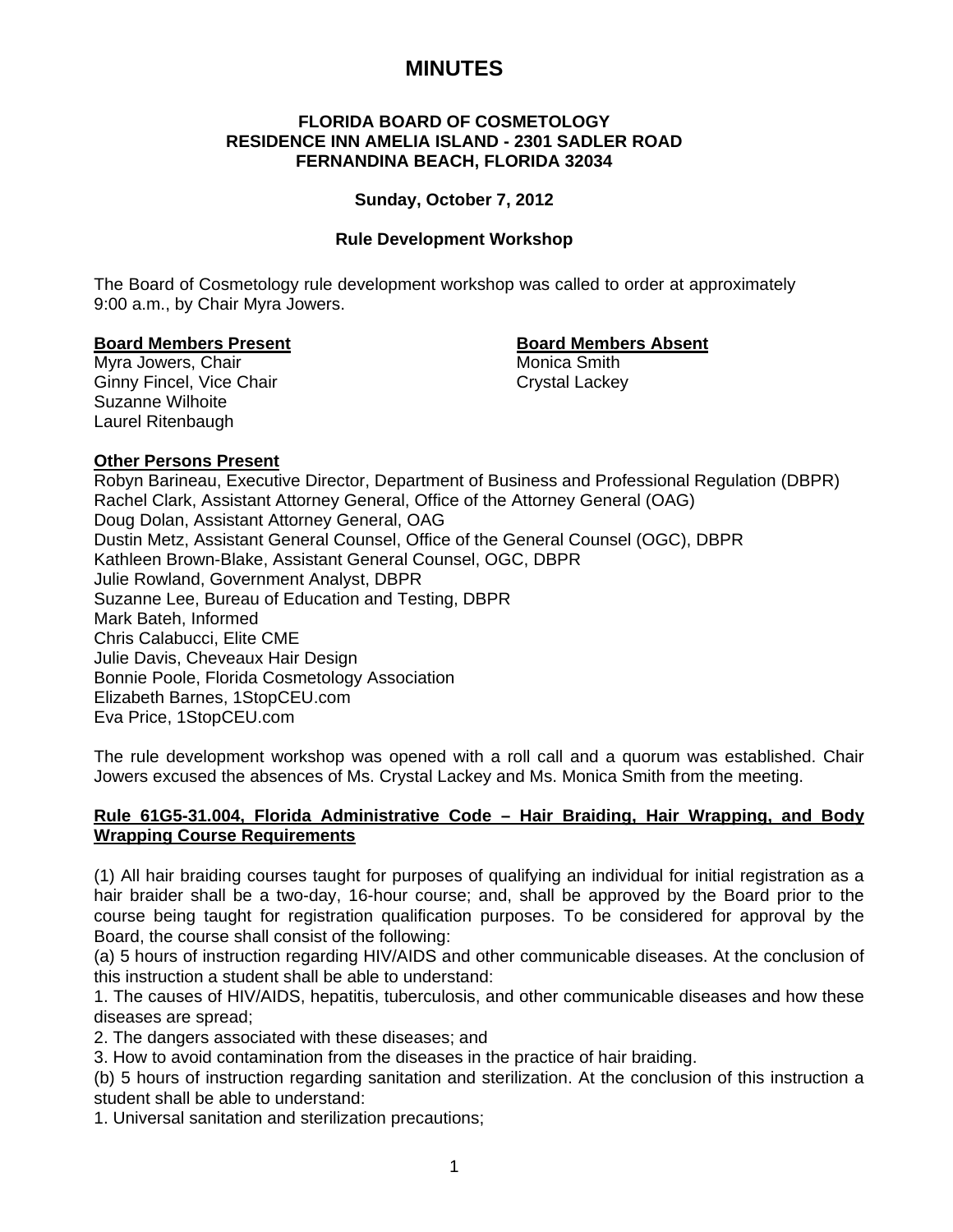2. How to distinguish between disinfectants and antiseptics; and

3. How to sanitize hands and disinfect tools used in the practice of hair braiding.

(c) 4 hours of instruction regarding disorders and diseases of the scalp. At the conclusion of this instruction a student shall be able to understand:

1. Disorders and diseases of the scalp and how to distinguish between them; and

2. When hair braiding services can be performed on a client with disorders or diseases of the scalp.

(d) 2 hours of instruction regarding the laws and rules of the Board which affect and govern the practice of hair braiding. At the conclusion of this instruction a student shall be able to understand:

1. The laws and rules of the Board that protect the health, safety, and welfare of the consumer;

2. The laws and rules of the Board that determine where and when an individual may legally practice hair braiding;

3. The function of the Board of Cosmetology, how its members are appointed, and their duties;

4. The laws and rules of the Board which specify prohibited conduct, and the penalties for failure to follow the laws and rules; and

5. The dates, fees, and requirements for renewal of a hair braiding registration.

(2) All hair wrapping courses taught for purposes of qualifying an individual for initial registration as a hair wrapper shall be a one-day, 6-hour course; and, shall be approved by the Board prior to the course being taught for registration qualification purposes. To be considered for approval by the Board, the course shall consist of the following:

(a) Two (2) hours of instruction regarding HIV/AIDS and other communicable diseases. At the conclusion of this instruction, a student shall be able to understand:

1. The causes of HIV/AIDS, hepatitis, tuberculosis, and other communicable diseases and how these diseases are spread;

2. The dangers associated with these diseases; and

3. How to avoid contamination from the diseases in the practice of hair wrapping.

(b) Two (2) hours of instruction regarding sanitation and sterilization. At the conclusion of this instruction, a student shall be able to understand:

1. Universal sanitation and sterilization precautions;

2. How to distinguish between disinfectants and antiseptics; and

3. How to sanitize hands and disinfect tools used in the practice of hair wrapping.

(c) One (1) hour of instruction regarding disorders and diseases of the scalp. At the conclusion of this instruction, a student shall be able to understand:

1. disorders and diseases of the scalp and how to distinguish between them; and

2. when hair wrapping services can be performed on a patron with disorders or diseases of the scalp.

(d) One (1) hour of instruction regarding the laws and rules of the Board which affect and govern the practice of hair wrapping. At the conclusion of this instruction, a student shall be able to understand:

1. The laws and rules of the Board that protect the health, safety, and welfare of the consumer;

2. The laws and rules of the Board that determine where and when an individual may legally practice hair wrapping;

3. The function of the Board of Cosmetology, how its members are appointed, and their duties;

4. The laws and rules of the Board which specify prohibited conduct, and the penalties for failure to follow the laws and rules;

5. The dates, fees, and requirements for renewal of a hair wrapping registration.

(3) All body wrapping courses taught for purposes of qualifying an individual for initial registration as a body wrapper shall be a two-day, 12-hour course; and, shall be approved by the Board prior to the course being taught for registration qualification purposes. To be considered for approval by the Board, the course shall consist of the following:

(a) Three (3) hours of instruction regarding HIV/AIDS and other communicable diseases. At the conclusion of this instruction, a student shall be able to understand:

1. The causes of HIV/AIDS, hepatitis, tuberculosis, and other communicable diseases and how these diseases are spread;

2. The dangers associated with these diseases; and,

3. How to avoid contamination from the diseases in the practice of body wrapping.

(b) Four (4) hours of instruction regarding sanitation and sterilization. At the conclusion of this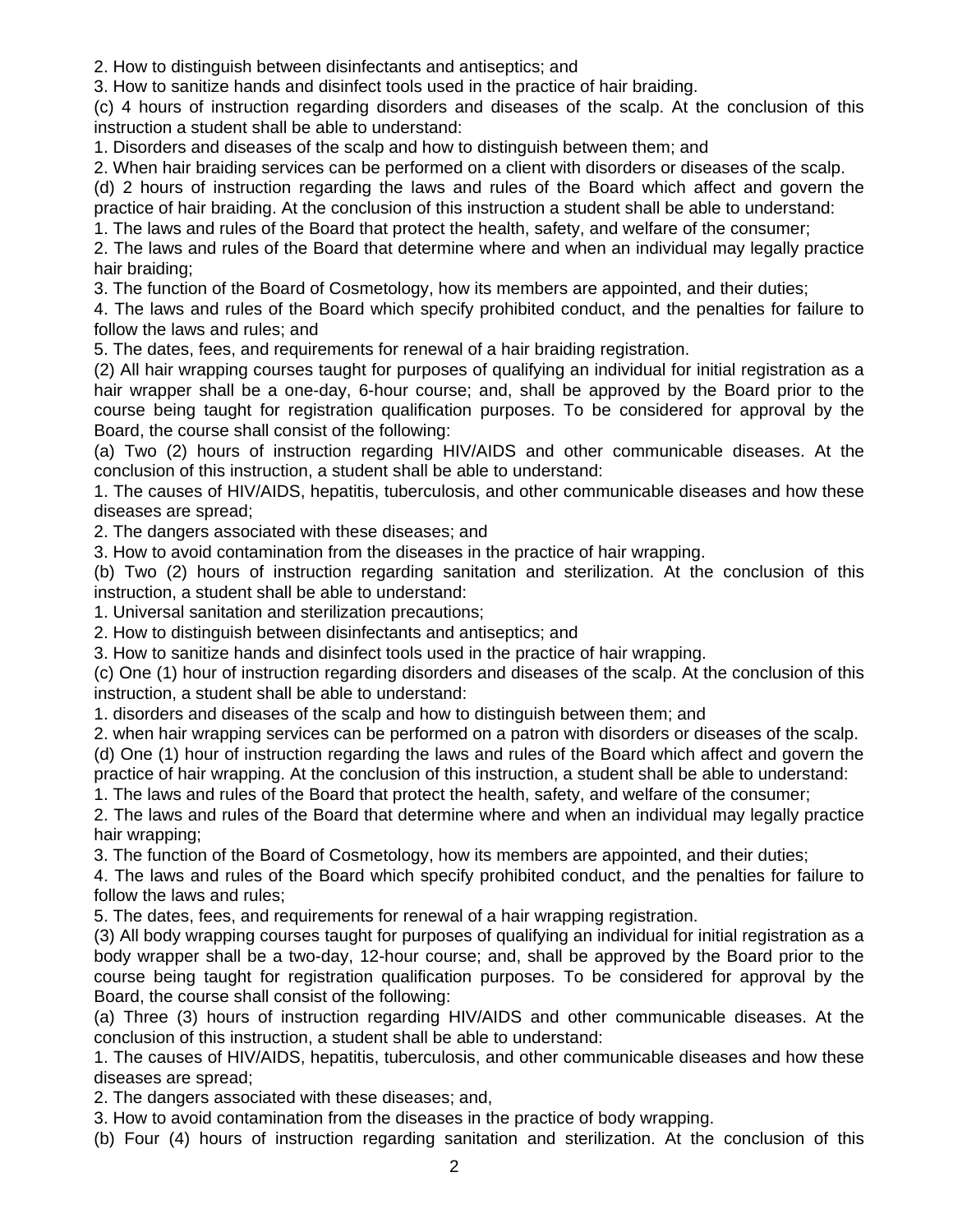instruction, a student shall be able to understand:

1. Universal sanitation and sterilization precautions;

2. How to distinguish between disinfectants and antiseptics; and,

3. How to sanitize hands and disinfect tools used in the practice of body wrapping.

(c) Four (4) hour of instruction regarding disorders and diseases of the skin. At the conclusion of this instruction, a student shall be able to understand:

1. Disorders and diseases of the skin and how to distinguish between them; and,

2. When skin wrapping services can be performed on a patron with disorders or diseases of the skin. (d) One (1) hour of instruction regarding laws and rules of the Board which affecting and govern the practice of body wrapping. At the conclusion of this instruction, a student shall be able to understand:

1. The laws and rules of the Board that protect the health, safety, and welfare of the consumer;

2. The laws and rules of the Board that determine where and when an individual may legally practice body wrapping;

3. The function of the Board of Cosmetology, how its members are appointed, and their duties;

4. The laws and rules of the Board which specify prohibited conduct, and the penalties for failure to follow the laws and rules;

5. The dates, fees, and requirements for renewal of a body wrapping registration.

(4) All proposed hair braiding, hair wrapping, or body wrapping courses must be submitted for presentation to the Board no later than 30 days prior to the next regularly scheduled meeting of the Board at which the proposed course is to be considered for approval. No hair braiding, hair wrapping, or body wrapping course may be taught for credit towards the initial hair braiding, hair wrapping, or body wrapping registration requirements until it has been reviewed and approved by the Board.

(5) All providers of hair braiding, hair wrapping, and body wrapping courses shall provide to all individuals who successfully complete the course a certificate of completion which shall indicate the title of the course completed, the provider's name, the student name, the date of the course, and the total number of hours successfully completed.

The Board agreed that there should no longer be a requirement for the hair braiding, hair wrapping and body wrapping courses to be offered only in-person. The Board agreed to strike all references to the total number of days for a course offering. They also agreed that source publication dates should be included in the course materials and that a complete copy of the course as will be provided to the licensee should be required for submission with the course application.

# **Rule 61G5-20.002, Florida Administrative Code – Salon Requirements**

(1) Prior to opening a salon, the owner shall:

(a) Submit an application on forms prescribed by the Department of Business and Professional Regulation; and

(b) Pay the required registration fee as outlined in the fee schedule in Rule 61G5-24.005, F.A.C.; and (c) Meet the safety and sanitary requirements as listed below and these requirements shall continue in full force and effect for the life of the salon:

1. Ventilation and Cleanliness: Each salon shall be kept well ventilated. The walls, ceilings, furniture and equipment shall be kept clean and free from dust. Hair must not be allowed to accumulate on the floor of the salon. Hair must be deposited in a closed container. Each salon which provides services for the extending or sculpturing of nails shall provide such services in a separate area which is adequately ventilated for the safe dispersion of all fumes resulting from the services.

2. Toilet and Lavatory Facilities: Each salon shall provide – on the premises or in the same building as, and within 300 feet of, the salon – adequate toilet and lavatory facilities. To be adequate, such facilities shall have at least one toilet and one sink with running water. Such facilities shall be equipped with toilet tissue, soap dispenser with soap or other hand cleaning material, sanitary towels or other hand-drying device such as a wall-mounted electric blow dryer, and waste receptacle. Such facilities and all of the foregoing fixtures and components shall be kept clean, in good repair, welllighted, and adequately ventilated to remove objectionable odors.

3. A salon, or specialty salon may be located at a place of residence. Salon facilities must be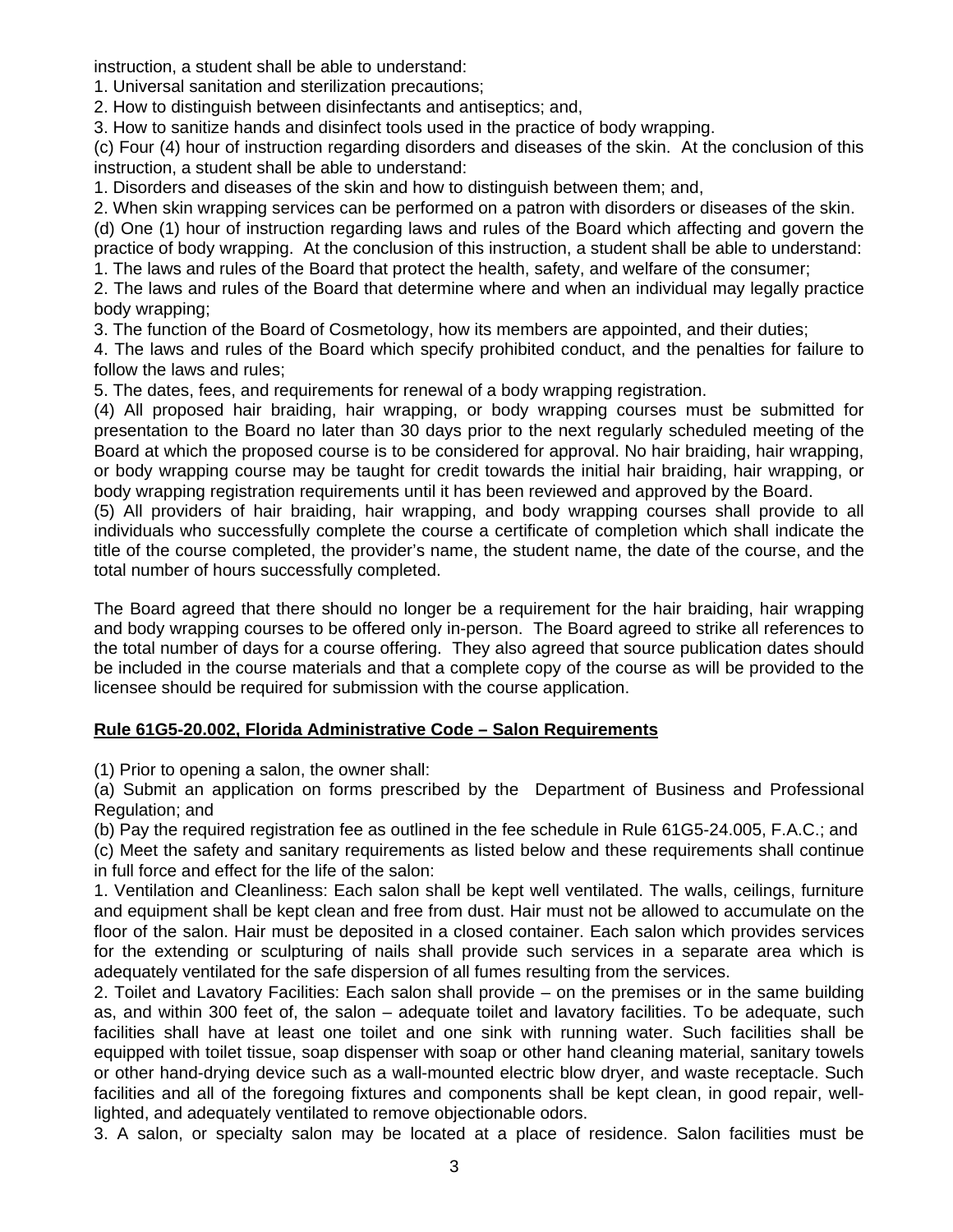separated from the living quarters by a permanent wall construction. A separate entrance shall be provided to allow entry to the salon other than from the living quarters. Toilet and lavatory facilities shall comply with subparagraph (c)2. above and shall have an entrance from the salon other than the living quarters.

 4. Animals: No animals or pets shall be allowed in a salon, with the exception of fish kept in closed aquariums, or trained animals to assist the hearing impaired, visually impaired, or the physically disabled.

 5. Shampoo Bowls: Each salon shall have shampoo bowls equipped with hot and cold running water. The shampoo bowls shall be located in the area where cosmetology services are being performed. A specialty salon that exclusively provides specialty services, as defined in Section 477.013(6), F.S., need not have a shampoo bowl, but must have a sink or lavatory equipped with hot and cold running water on the premises of the salon.

 (d) Comply with all local building and fire codes. These requirements shall continue in full force and effect for the life of the salon.

(2) Each salon shall comply with the following:

 (a) Linens: Each salon shall keep clean linens in a closed, dustproof cabinet. All soiled linens must be kept in a closed receptacle. Soiled linens may be kept in open containers if entirely separated from the area in which cosmetology services are rendered to the public. A sanitary towel or neck strip shall be placed around the patron's neck to avoid direct contact of the shampoo cape with a patron's skin.

(b) Containers: Salons must use containers for waving lotions and other preparations of such type as will prevent contamination of the unused portion. All creams shall be removed from containers by spatulas.

(c) Sterilization and Disinfection: The use of a brush, comb or other article on more than one patron without being disinfected is prohibited. Each salon is required to have sufficient combs, brushes, and implements to allow for adequate disinfecting practices. Combs or other instruments shall not be carried in pockets.

(d) Sanitizers: All salons shall be equipped with and utilize wet sanitizers with hospital level disinfectant or EPA approved disinfectant, sufficient to allow for disinfecting practices.

1. A wet sanitizer is any receptacle containing a disinfectant solution and large enough to allow for a complete immersion of the articles. A cover shall be provided.

2. Disinfecting methods which are effective and approved for salons: First, clean articles with soap and water, completely immerse in a chemical solution that is hospital level or EPA approved disinfectant as follows:

a. Combs and brushes, remove hair first and immerse in hospital level or EPA approved disinfectant;

b. Metallic instrument, immerse in hospital level for EPA approved disinfectant;

c. Instruments with cutting edge, wipe with a hospital level or EPA approved disinfectant; or

d. Implements may be immersed in a hospital level or EPA approved disinfectant solution.

3. For purposes of this rule, a "hospital level disinfectant or EPA approved disinfectant" shall mean the following:

a. For all combs, brushes, metallic instruments, instruments with a cutting edge, and implements that have not come into contact with blood or body fluids, a disinfectant that indicates on its label that it has been registered with the EPA as a hospital grade bacterial, virucidal and fungicidal disinfectant;

b. For all combs, brushes, metallic instruments with a cutting edge, and implements that have come into contact with blood or body fluids, a disinfectant that indicates on its label that it has been registered with the EPA as a tuberculocidal disinfectant, in accordance with 29 C.F.R. 1910.1030.

4. All disinfectants shall be mixed and used according to the manufacturer's directions.

(e) After cleaning and disinfecting, articles shall be stored in a clean, closed cabinet or container until used. Undisinfected articles such as pens, pencils, money, paper, mail, etc., shall not be kept in the same container or cabinet. For the purpose of recharging, rechargeable clippers may be stored in an area other than in a closed cabinet or container, provided such area is clean and provided the cutting edges of such clippers have been disinfected.

(f) Ultra Violet Irradiation may be used to store articles and instruments after they have been cleansed and disinfected.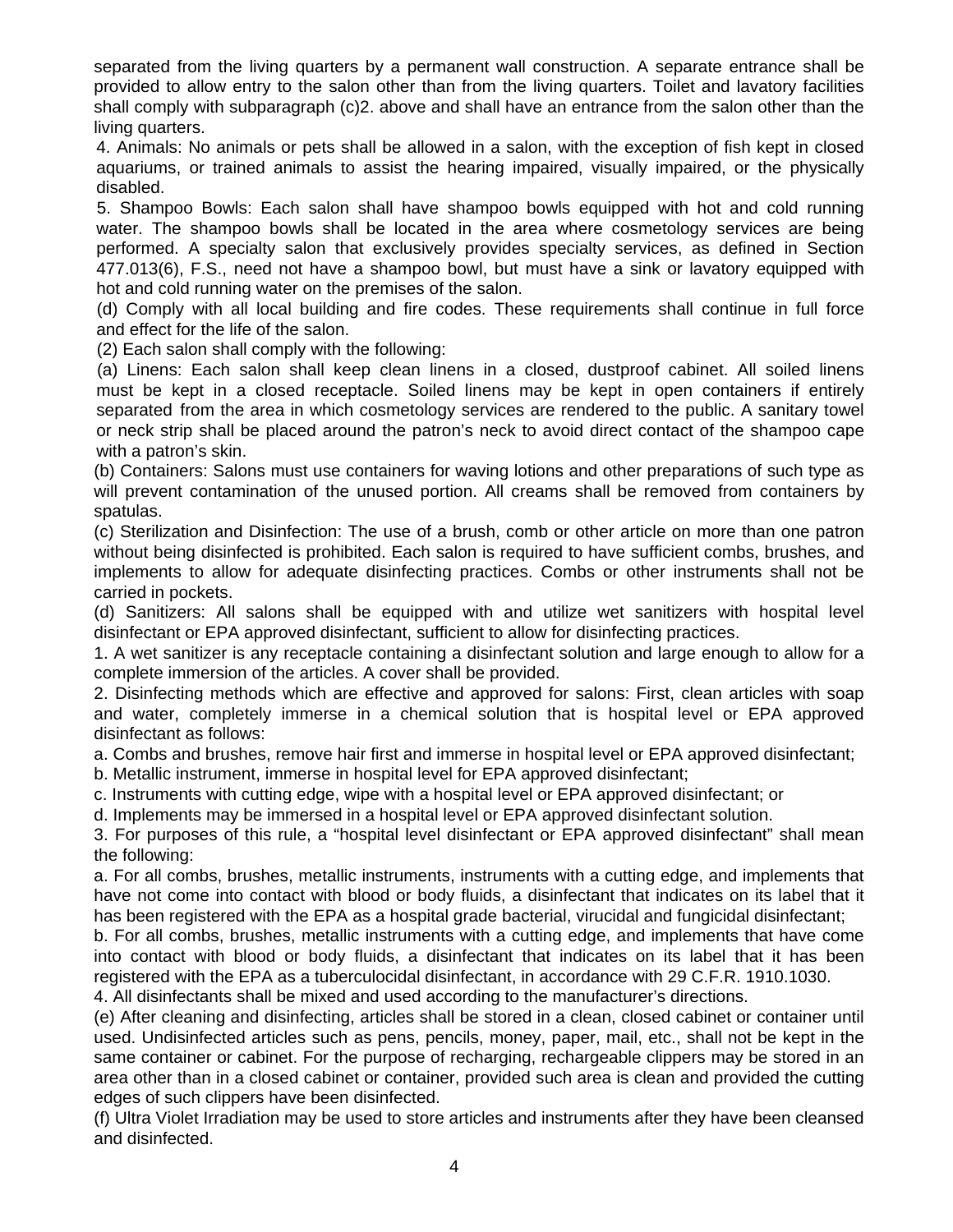(g) Pedicure Equipment Sterilization and Disinfection:

The following cleaning and disinfection procedures must be used for any pedicure equipment that holds water, including sinks, bowls, basins, pipe-less spas, and whirlpool spas:

1. After each client, all pedicure units must be cleaned with a low-foaming soap or detergent with water to remove all visible debris, then disinfected with an EPA registered hospital grade bactericidal, fungicidal, virucidal, and pseudomonacidal disinfectant used according to manufacturers instructions for at least ten (10) minutes. If the pipe-free foot spa has a foot plate, it should be removed and the area beneath it cleaned, rinsed, and wiped dry.

2. At the end of each day of use, the following procedures shall be used:

a. All filter screens in whirlpool pedicure spas or basins for all types of foot spas must be sanitized. All visible debris in the screen and the inlet must be removed and cleaned with a low-foaming soap or detergent and water. For pipe-free systems, the jet components or foot plate must be removed and cleaned and any debris removed. The screen, jet, or foot plate must be completely immersed in an EPA registered, hospital grade bactericidal, fungicidal, virucidal, and pseudomonacidal disinfectant that is used according to manufacturer's instructions. The screen, jet, or foot plate must be replaced after disinfection is completed and the system is flushed with warm water and low-foaming soap for 5 minutes, rinsed, and drained.

b. After the above procedures are completed, the basin should be filled with clean water and the correct amount of EPA registered disinfectant. The solution must be circulated through foot spa system for 10 minutes and the unit then turned off. The solution should remain in the basin for at least 6 to 10 hours. Before using the equipment again, the basin system must be drained and flushed with clean water.

3. Once each week, subsequent to completing the required end-of-day cleaning procedures, the basin must be filled with a solution of water containing one teaspoon of 5.25% bleach for each gallon of water. The solution must be circulated through the spa system for 5 to 10 minutes and then the solution must sit in the basin for at least 6 hours. Before use, the system must be drained and flushed.

4. A record or log book containing the dates and times of all pedicure cleaning and disinfection procedures must be documented and kept in the pedicure area by the salon and made available for review upon request by a consumer or a Department inspector.

(3) No cosmetology or specialty salon shall be operated in the same licensed space allocation with any other business which adversely affects the sanitation of the salon, or in the same licensed space allocation with a school teaching cosmetology or a specialty licensed under Chapter 477, F.S., or in any other location, space, or environment which adversely affects the sanitation of the salon. In order to control the required space and maintain proper sanitation, where a salon adjoins such other business or school, or such other location, space or environment, there must be permanent walls separating the salon from the other business, school, location, space, or environment and there must be separate and distinctly marked entrances for each.

(4) Evidence that the full salon contains a minimum of 200 square feet of floor space. No more than two (2) cosmetologists or specialists may be employed in a salon which has only the minimum floor space.

(5) A specialty salon offering only one of the regulated specialties shall evidence a minimum of 100 square feet used in the performance of the specialty service and shall meet all the sanitation requirements stated in this section. No more than one specialist or cosmetologist may be employed in a specialty salon with only the minimum floor space. An additional 50 square feet will be required for each additional specialist or cosmetologist employed.

(6) For purposes of this rule, "permanent wall" means a vertical continuous structure of wood, plaster, masonry, or other similar building material, which is physically connected to a salon's floor and ceiling, and which serves to delineate and protect the salon.

The Board agreed to change the references in  $(1)(c)$ 1. and  $(1)(c)$ 2. from "closed container" and "waste receptacle" to "covered waste receptacle." The Board agreed that references to "sanitize" should be changed to "clean." They also agreed to add (2)(d)2.e. to also include the requirement to clean and disinfect shampoo bowls, neck rests, facial beds in between patrons.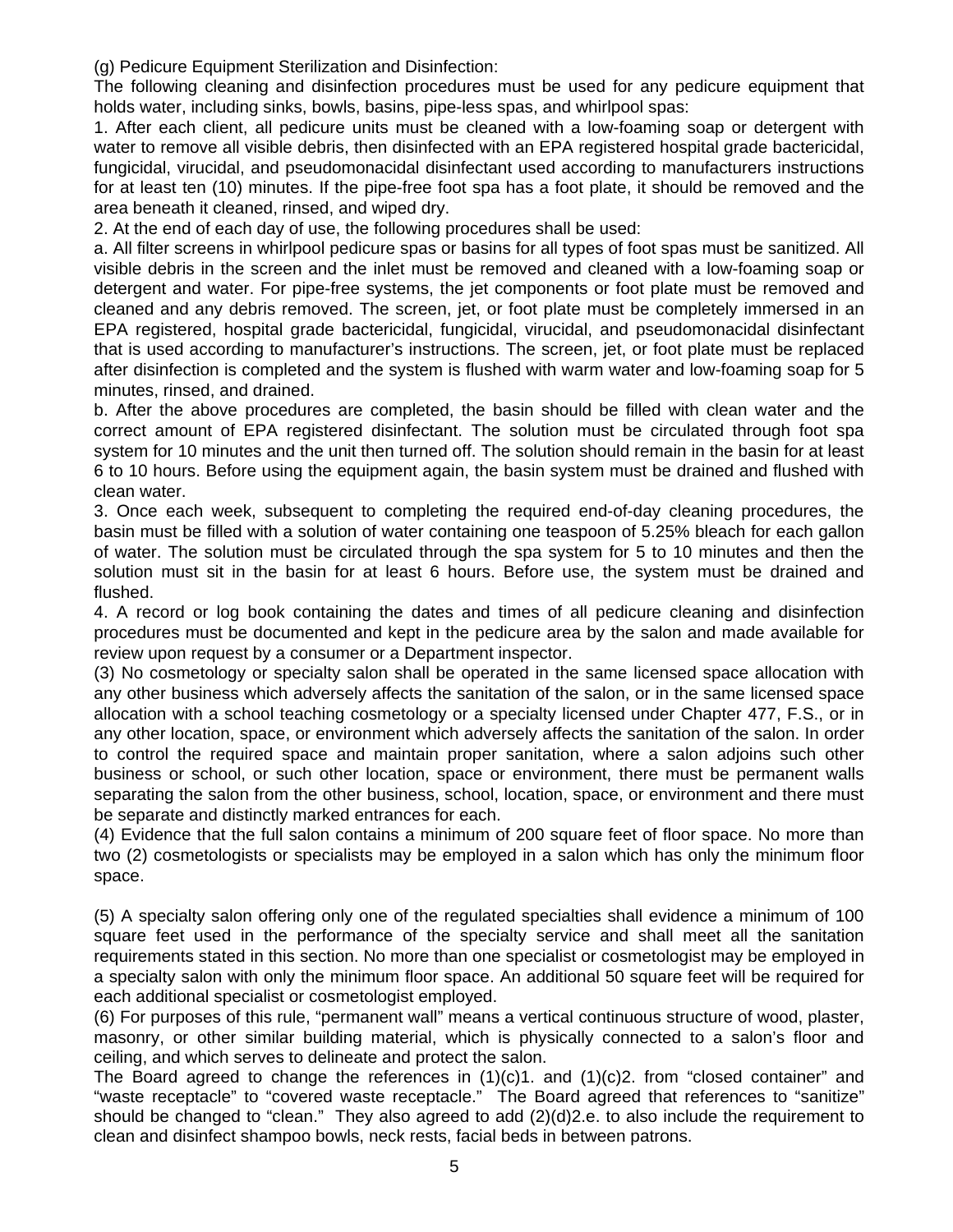# **Rule 61G5-30.001, Florida Administrative Code – Disciplinary Guidelines**

The Board shall act in accordance with the following guidelines when it finds the enumerated violations in disciplinary cases. The Board shall impose a penalty within the range of each applicable disciplinary violation set forth below unless the Board finds an aggravating or mitigating circumstance, in which case the Board may deviate from the guideline penalty.

| (2) VIOLATION                                                                                                                                                                                         | PENALTY RANGE                                                                                                                                                                                                                                                                                                                       |
|-------------------------------------------------------------------------------------------------------------------------------------------------------------------------------------------------------|-------------------------------------------------------------------------------------------------------------------------------------------------------------------------------------------------------------------------------------------------------------------------------------------------------------------------------------|
| (a) Unlicensed cosmetology or specialty<br>practice. (477.0265(1)(a) or 477.029(1)(a),<br>F.S.                                                                                                        | For an individual who was never licensed, a fine of<br>\$500. For a licensee or registrant who fails to<br>properly renew, a fine of \$50 for every month or<br>partial month during which the individual was<br>unlicensed or unregistered, up to a maximum of<br>\$500.                                                           |
| (b) Unlicensed Salon and Delinquent Salon<br>License. (477.0265(1)(b)1. or 477.029(1)(b),<br>F.S.                                                                                                     | For a salon which has never been licensed, or for<br>which the salon license has expired, a fine of \$500.<br>For a salon license which has become delinquent, a<br>fine of \$50 for every month or partial month of<br>delinquency during which the salon has operated, up<br>to a total of \$500.                                 |
| (c) Permitting a person without a license or<br>registration, unless exempt, to perform<br>cosmetology services or any specialty in a<br>salon. (477.0265(1)(b)2., F.S.)                              | For a violation involving a person who was never<br>licensed or registered in Florida, a fine of \$250 to<br>\$500. For a violation involving a person who failed to<br>properly renew or whose exemption has terminated,<br>a fine of \$50 for every month or partial month during<br>which the violation took place, up to \$500. |
| (d) Permitting an employee to practice<br>cosmetology or a specialty without being duly<br>licensed, registered, or otherwise authorized.<br>$(477.0265(1)(d)$ or $477.029(1)(c)$ , F.S.)             | For employing a person who was never licensed or<br>registered in Florida, or who is not exempt, a fine of<br>\$250 to \$500. For employing a person who failed to<br>properly renew or whose exemption has terminated,<br>a fine of \$50 for every month or partial month during<br>which the person was employed, up to \$500.    |
| (e) Engage in willful or repeated violations of<br>Chapter 477, F.S., or any rule adopted by the<br>Board.<br>(477.0265(1)(c), F.S.)                                                                  | For a first offense, a fine of \$500. For a subsequent<br>offense, a fine of \$500 and suspension or revocation<br>of any license or registration issued pursuant to<br>Chapter 477, F.S.                                                                                                                                           |
| (f) Obtain or attempt to obtain a license or<br>registration for money, other than the required<br>fee, or any other thing of value or by<br>fraudulent misrepresentations.<br>(477.0265(1)(e), F.S.) | A fine of \$500 and denial or revocation of the license<br>or registration.                                                                                                                                                                                                                                                         |
| (g) Using or attempting to use a suspended or<br>revoked cosmetology license or specialty<br>registration to practice cosmetology or a<br>specialty. (477.0265(1)(f) or 477.029(1)(g),<br>F.S.        | A fine of \$500 and suspension for one year of any<br>license or registration issued pursuant to Chapter<br>477, F.S., or denial or revocation of license or<br>registration.                                                                                                                                                       |
| (h) Advertising or implying that skin care<br>services or body wrapping are related to<br>massage therapy, except as allowed by<br>statute. (477.0265(1)(g), F.S.)                                    | A fine of \$100 to \$200 for the first offense; a fine of<br>\$500 for subsequent offenses.                                                                                                                                                                                                                                         |
| (i) Use or possess a product containing a                                                                                                                                                             | A fine of \$500 for the first offense; a fine of \$500                                                                                                                                                                                                                                                                              |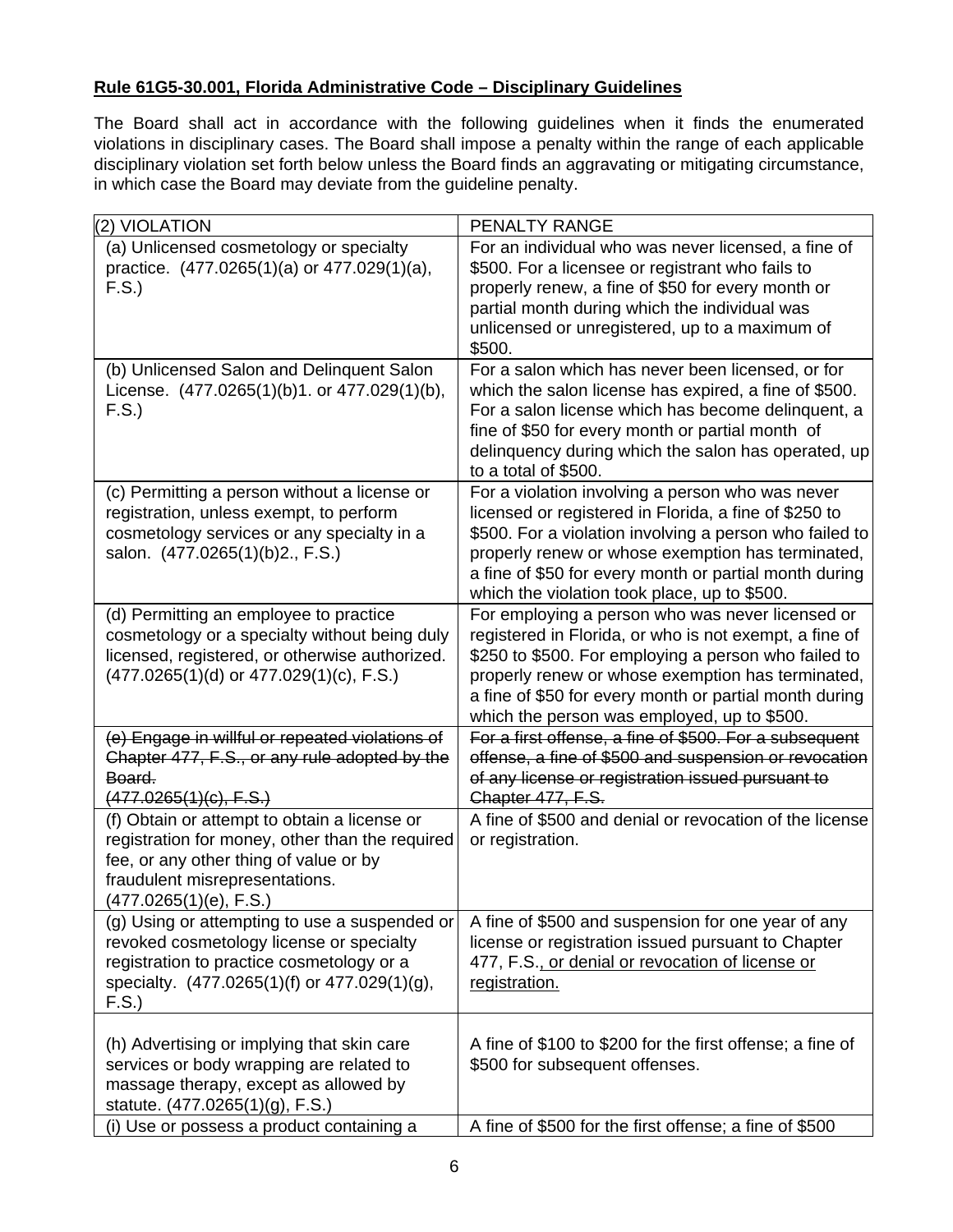| liquid nail monomer containing any trace of<br>methyl methacrylate (MMA). (477.0265(1)(h),<br>F.S.                                                                                                                  | and/or suspension with a reinspection of the<br>premises prior to reinstatement of the license, or<br>revocation for a subsequent offense.                                                                                                                                                                                                                             |
|---------------------------------------------------------------------------------------------------------------------------------------------------------------------------------------------------------------------|------------------------------------------------------------------------------------------------------------------------------------------------------------------------------------------------------------------------------------------------------------------------------------------------------------------------------------------------------------------------|
| (j) License or registration obtained by fraud or<br>false or forged evidence. (477.028(1)(a),<br>477.028(2)(a) or 477.029(e), F.S.)                                                                                 | A fine of \$500 and revocation of the salon license,<br>cosmetology license, or specialty registration.                                                                                                                                                                                                                                                                |
| (k) Guilty of fraud, deceit, gross negligence,<br>incompetency, or misconduct in practice or<br>instruction of cosmetology or specialty, or in<br>operation of the salon. (477.028(1)(b) or<br>477.028(2)(b), F.S.) | A fine of \$200 to \$500 and suspension or revocation<br>of the salon license, cosmetology license, or<br>specialty registration.                                                                                                                                                                                                                                      |
| (I) License or registration holder is guilty of<br>aiding, assisting, procuring, or advising any<br>unlicensed person to practice as a<br>cosmetologist. (477.028(1)(c), F.S.)                                      | A fine of \$250 for the first offense. A fine of \$500 and<br>revocation or suspension of salon license,<br>cosmetology license, or specialty registration for a<br>subsequent offense.                                                                                                                                                                                |
| (m) Present license of another as his or her<br>own license. (477.029(1)(d), F.S.)                                                                                                                                  | A fine of \$500 and a reprimand for the first offense.<br>A fine of \$500 and refusal to certify for licensure for a<br>subsequent offense.                                                                                                                                                                                                                            |
| (n) Impersonate any other licenseholder of<br>like or different name. (477.029(1)(f), F.S.)                                                                                                                         | A fine of \$500 and a 6 month suspension of any<br>other license or registration held pursuant to Chapter<br>477, F.S.                                                                                                                                                                                                                                                 |
| (o) Violate or refuse to comply with:                                                                                                                                                                               |                                                                                                                                                                                                                                                                                                                                                                        |
| 1. Any provision of Chapter 455, F.S., or final<br>order of the Board or the Department;                                                                                                                            | A fine of \$500 and suspension, revocation, or refusal<br>to certify to the department for licensure.                                                                                                                                                                                                                                                                  |
| 2. Any provision of Chapter 477, F.S., or a<br>rule of the Board or the Department except as<br>otherwise provided;                                                                                                 | A fine of \$100 to \$200 for the first violation. A fine of<br>\$300 to \$500 for a subsequent violation. A fine of<br>\$500 and suspension or revocation of license or<br>registration for a refusal to comply.                                                                                                                                                       |
| 3. Salon requirements subsections 61G5-<br>20.002(2)-(6), F.A.C., relating to sanitation<br>and safety; or                                                                                                          | A fine of \$50 per violation for less than three<br>violations. A fine of \$250 for three to four violations.<br>A fine of \$500 for five or more violations, and<br>suspension of the license with a reinspection prior to<br>reinstatement of the license. A fine of \$250 for a<br>salon operating without sterilization equipmentproper<br>disinfection practices. |
| 4. Display of documents Rule 61G5-20.004,<br>F.A.C., relating to display of licenses and<br>inspection sheets. (477.029(1)(h)-(i), F.S.)                                                                            | A fine of \$100 for each violation for the first offense.<br>A fine of \$200 to \$300 for each subsequent offense.                                                                                                                                                                                                                                                     |

(3) When the Board finds that any person licensed or registered under Chapter 477, F.S., has committed any of the acts set forth in Section 477.028, F.S., it is recommended that the Board issue a final order imposing a revocation of the license or registration involved in any such violation.

(4) Based upon consideration of the following factors, the Board may impose disciplinary action other than the penalties recommended above:

(a) The danger to the public;

(b) The length of time since date of violation;

(c) The number of complaints filed against the licensee;

- (d) The length of time licensee or registrant has practiced;
- (e) The actual damage, physical or otherwise, caused by the violation;
- (f) The deterrent effect of the penalty imposed;
- (g) The effect of the penalty upon the licensee's or registrant's livelihood;
- (h) Any efforts for rehabilitation;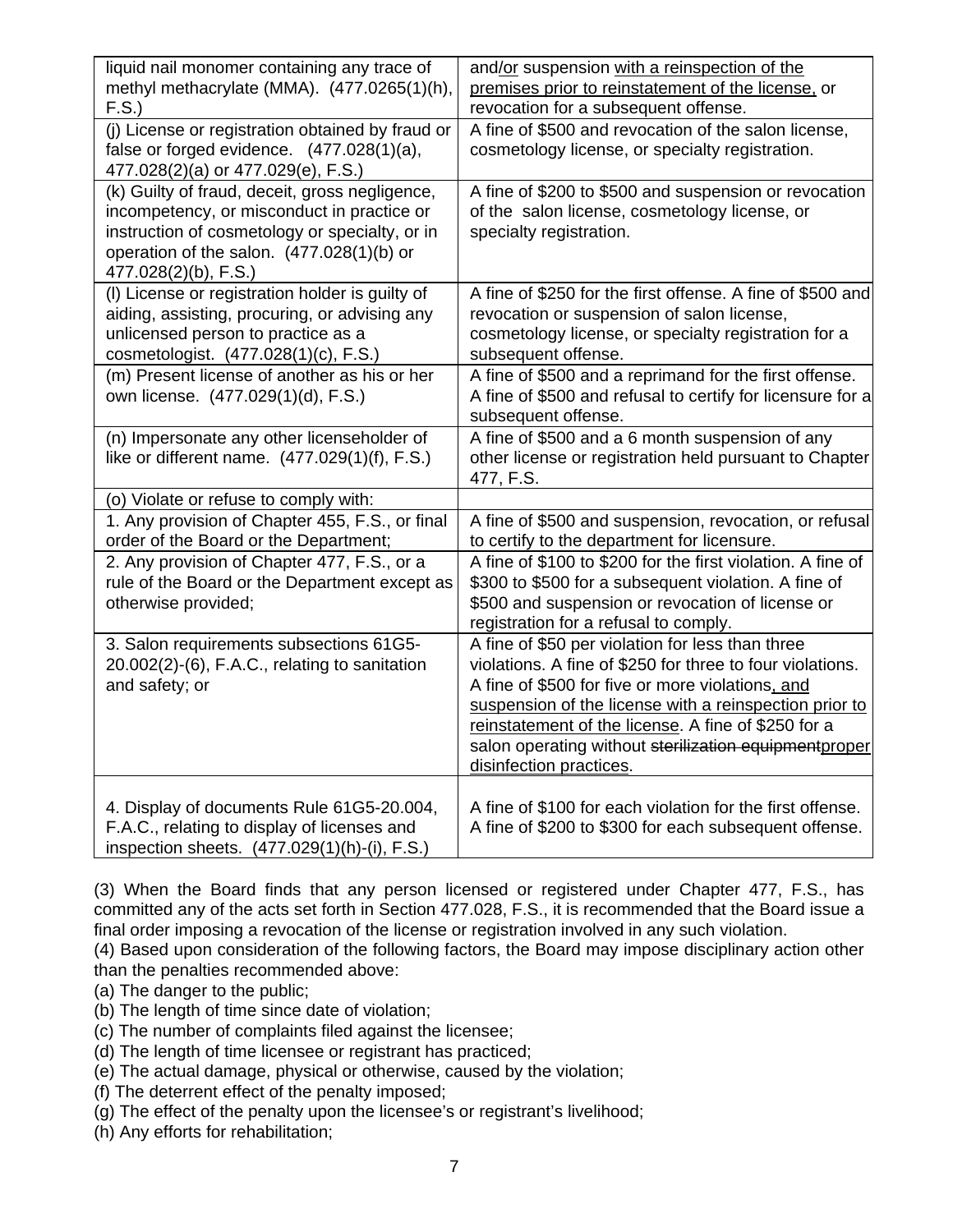(i) The actual knowledge of the licensee or registrant pertaining to the violation;

(j) Attempts by licensee or registrant to correct or stop violations or refusal by licensee or registrant to correct or stop violations;

(k) Related violations against a licensee or registrant in another state including findings of guilt or innocence, penalties imposed and penalties served;

(l) Actual negligence of the licensee or registrant pertaining to any violations;

(m) Penalties imposed for related offenses under subsection (1) above;

(n) Any other mitigating or aggravating circumstances.

(5) Penalties imposed by the Board pursuant to Rule 61G5-30.001, F.A.C., may be imposed in combination or individually but may not exceed the limitations enumerated below:

(a) Issuance of a reprimand or censure.

(b) Imposition of an administrative fine not to exceed \$500 for each count or separate offense.

(c) Placement on probation for a period of time and subject to such reasonable conditions as the Board may specify.

(d) Revocation or suspension of any license or registration issued pursuant to Chapter 477, F.S.

(e) Refusal to certify to the Department an applicant for licensure or registration.

(6) The provisions of subsections (1) through (5) above shall not be construed so as to prohibit civil action or criminal prosecution as provided for in Section 477.0265(2) or Section 477.031, F.S., and the provisions of subsections (1) through (5) above shall not be construed so as to limit the ability of the Board to enter into binding stipulations with accused parties as per Section 120.57(3), F.S.

(7) In every case the Board imposes a monetary fine, it shall also suspend the Respondent's license(s). However, to enable the Respondent to pay the fine, the suspension shall be stayed for the time period specified in the Board's final order in accordance with Rule 61G5-17.016, F.A.C. If the fine is paid within that time period, the suspension shall not take effect; if the fine is not paid within that time period, then the stay shall expire and the suspension shall take effect. Thereafter, upon payment of the fine, the suspension shall be lifted.

No workshop comments were received.

# **Rule 61G5-20.0015, Florida Administrative Code – Performance of Cosmetology or Specialty Services Outside a Licensed Salon**

(1) Cosmetology or specialty services may be performed by a licensed cosmetologist or specialist in a location other than a licensed salon, including a hospital, nursing home, residence, or similar facility, when a client for reasons of ill health is unable to go to a licensed salon. The following procedure shall be followed:

(a) Arrangements shall be made through a licensed salon.

(b) Information as to the name of the client and the address at which the services are to be performed shall be recorded in the appointment book.

(c) The appointment book shall remain at the salon and be made available upon request to any investigator or inspector of the Department.

(2) When cosmetology or specialty services are performed in a location other than a licensed salon, such services may lawfully be performed only upon clients, residents, or patients, who for reasons of ill health are unable to visit a licensed salon. Such services are not to be performed upon employees or persons who do not reside in the facility, or any other non-qualified persons.

(3) Cosmetology services may only be performed in a photography studio salon subject to the following requirements:

(a) Only hair-arranging services and the application of cosmetic products may be performed in a photography studio salon; and, may only be performed for the purpose of preparing a model or client of the photography studio for a photographic session. Shampooing the hair, hair cutting, hair coloring, permanent waving of the hair, hair relaxing, removing of hair, manicuring, pedicuring, and the performance of any other service defined as cosmetology may not be performed in a photography studio salon.

(b) All hair-arranging services and applications of cosmetic products to be performed in the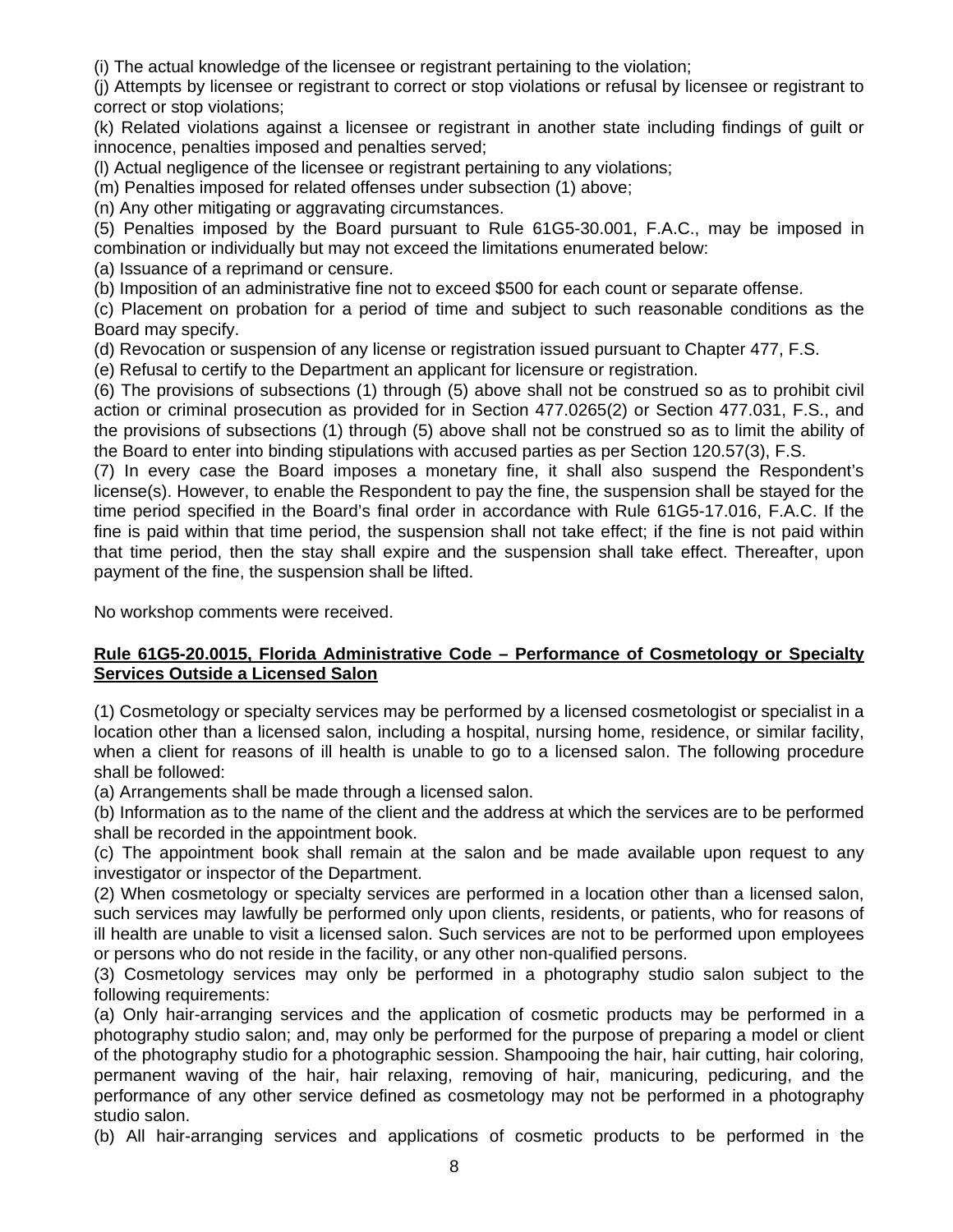photography studio salon shall be performed by a licensed Florida cosmetologist or under the supervision of a licensed cosmetologist employed by the salon. "Under the supervision of a licensed cosmetologist" shall mean that an individual who then holds a current, active Florida license as a cosmetologist shall be physically present at the photography studio salon at all times when hairarranging services or applications of cosmetic products are being performed.

(c) When performing hair-arranging services, the photography studio salon shall use either disposable hair-arranging.

The Board agreed to remove section  $(1)(a)$  as it repeats the statute. They also agreed that  $(1)(b)$  and (1)(c) will be moved under a new subsection (4) where special events will be defined as weddings, fashion shows, and other events as approved by the Board.

# **Rule 61G5-18.007, Florida Administrative Code – Endorsement of Cosmetologists**

The Department of Business and Professional shall issue a license to an applicant without examination who:

(1) Makes application and pays to the Department the fee specified in Rule 61G5-24.002, F.A.C.;

(2) Demonstrates that the applicant has completed a board approved HIV/AIDS course; and

(3) Demonstrates that the applicant is currently licensed to practice cosmetology under the law of another state, having ;

(4) Demonstrates that the applicant has completed at least 1200 cosmetology school or program hours substantially similar to, equivalent to, or greater than the qualifications required of applicants from this state;, and passage of a written examination.

(5) Demonstrates that the applicant has passed a written licensure examination to obtain a license substantially similar to, equivalent to, or greater than the qualifications required of applicants from this state: and

(6) Demonstrates that the applicant has completed a board approved HIV/AIDS course.

# **Rule 61G5-32.001, Florida Administrative Code – Continuing Education**

(1) Prior to the expiration of each biennial licensure period, and as a condition for renewal of their cosmetology license or specialty registration, all licensed cosmetologists and registered specialists shall complete a minimum of sixteen (16) hours of continuing education which shall include, at a minimum, all of the following subjects as they relate to the practice of cosmetology:

(a) A minimum of two (2) hours of instruction regarding HIV/AIDS and other communicable diseases which shall consist of:

1. Education on the modes of transmission, infection control procedures, clinical management, and prevention of HIV and AIDS; and

2. Discussion of attitudes towards HIV and AIDS as well as appropriate behavior in dealing with persons who may have the virus or syndrome.

(b) A minimum of three (3) hours of instruction regarding sanitation and sterilization which shall consist of instruction regarding:

1. Universal sanitation and sterilization precautions;

2. How to distinguish between disinfectants and antiseptics; and

3. How to sanitize hands and disinfect tools used in the practice of cosmetology.

(c) A minimum of one (1) hour of instruction regarding Occupational Safety and Health Administration regulations.

(d) A minimum of one (1) hour of instruction regarding issues of workers' compensation as they pertain to Florida law.

(e) A minimum of two (2) hours of instruction regarding state and federal laws and rules as they pertain to cosmetologists, cosmetology, salons, specialists, specialty salons, and booth renters; specifically including but not limited to Chapter 477, F.S., and the Rules of the Board. At a minimum this instruction shall include the following:

1. The laws and rules of the Board that protect the health, safety, and welfare of the consumer;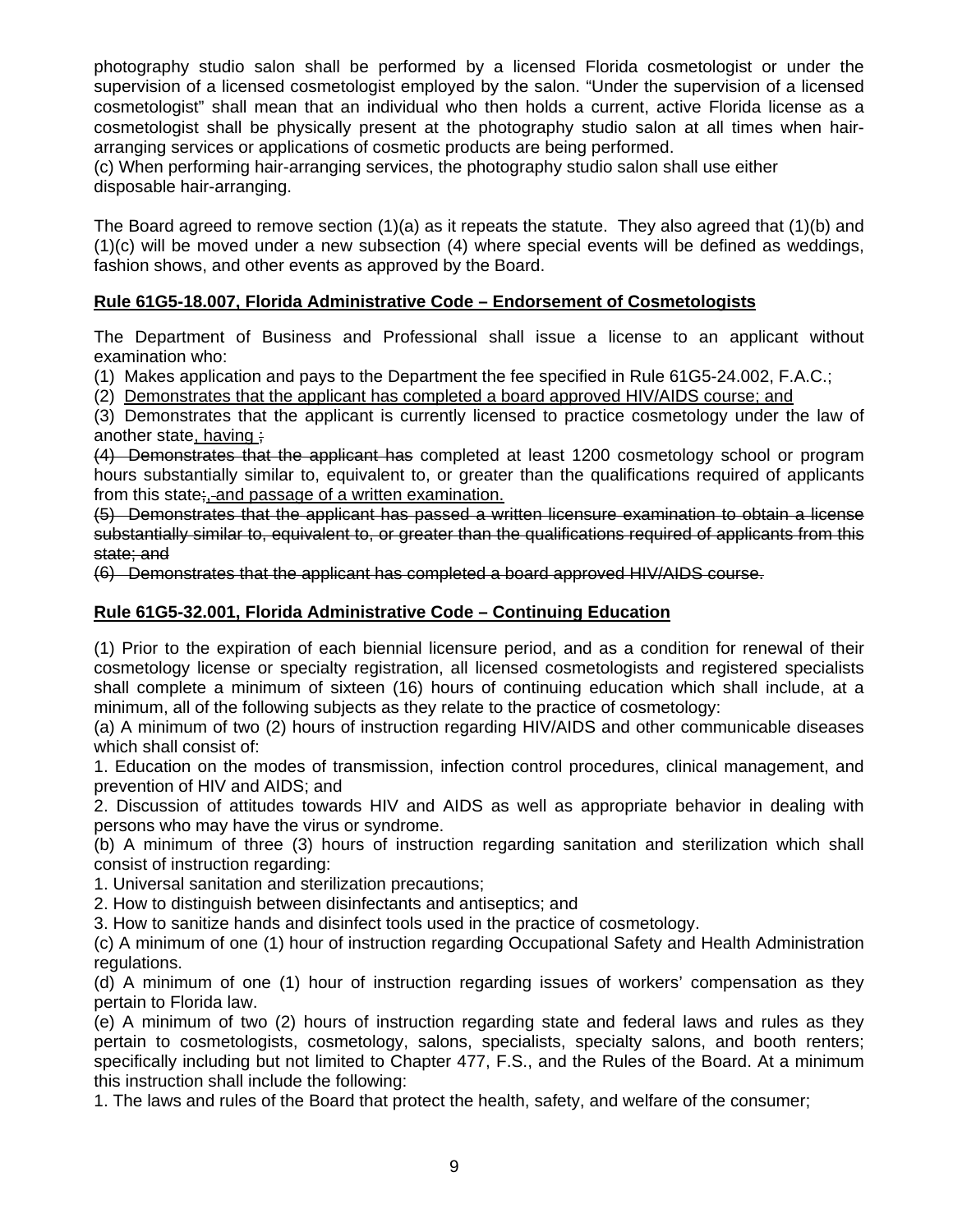2. The laws and rules of the Board that determine where and when individuals may legally practice cosmetology and specialties;

3. The functions of the Board of Cosmetology, how its members are appointed, and their duties;

4. The laws and rules of the Board which specify prohibited conduct, and the penalties for failure to follow the laws and rules;

5. Salon requirements and inspections; and

6. The dates, fees, and requirements for renewal of cosmetology licenses, salon licenses, and specialty registrations.

(f) A minimum of two (2) hours of instruction regarding chemical makeup as it pertains to hair, skin, and nails.

(g) A minimum of one (1) hour of instruction regarding environmental issues.

(h) A minimum of four (4) hours of continuing education to be composed of additional instruction in any of the subjects set forth above or such other subject or subjects as the licensee may choose provided that the subject or subjects chosen relate to the practice of cosmetology and serve to ensure the protection of the public; and, provided that the course in which such subjects are taught has been approved by the Board prior to its being taught for continuing education purposes, and provided the licensee or registrant has not previously taken the course during the current licensure period.

(2) Home study courses, video courses, and courses which are given at cosmetology conferences may be counted toward the required hours of continuing education provided that, prior to their being taught, they have been approved by the Board as including instruction in subjects as set forth by this rule and as complying with all other requirements as set forth in this rule.

(3) All continuing education home study courses shall include a written post-course examination which must be graded by the course provider. Post-course examinations may be open-book examinations. In order to receive continuing education credit for the course, licensees or registrants must achieve a 75% passing score on all post-course examinations.

(4) All licensees and registrants who successfully complete a continuing education course shall be provided with a certificate of completion by the provider of the continuing education course which shall indicate the provider's name and provider number, the course title and course number, the licensee's or registrant's name and license or registration number, the date the course was completed, and the total number of hours successfully completed in each subject covered by the continuing education course. All licensees and registrants shall retain the certificate of completion for all continuing education courses successfully completed by the licensee or registrant for a period of not less than three (3) years following the first license or registration renewal following the completion of the course.

(5) Licensees holding two or more licenses subject to the HIV/AIDS education course requirement shall present all license numbers to the provider of such course.

(6) PROVIDER APPROVAL AND REQUIREMENTS.

(a) All providers of continuing education courses must be approved by the Board prior to offering continuing education courses. All individuals or organizations seeking to be approved as a continuing education provider shall submit to the Department, or if the Department shall contract with a private entity to administer the continuing education program then to such private entity, no later than 60 days prior to the next scheduled Board meeting at which the application is to be considered for approval. A complete application for continuing education provider status shall consist of the following items and information:

1. A completed application on Form DBPR COSMO 10, Cosmetology Continuing Education Provider Approval/Renewal Application, which is hereby incorporated by reference, effective 3-25-99, copies of which may be obtained from the Board office, or if the Department shall contract with a private entity to administer the continuing education program then from such private entity;

2. A fee of \$250; and

3. A sample copy of the certificate of completion which the provider shall supply to all licensees or registrants who successfully complete courses given by the provider. The certificate of completion shall indicate on its face areas for the inclusion of the information as required by paragraph (6)(d) of this rule.

(b) Upon approval by the Board of the individual or organization as a continuing education provider, a continuing education provider number will be assigned to the provider; and, shall be included in all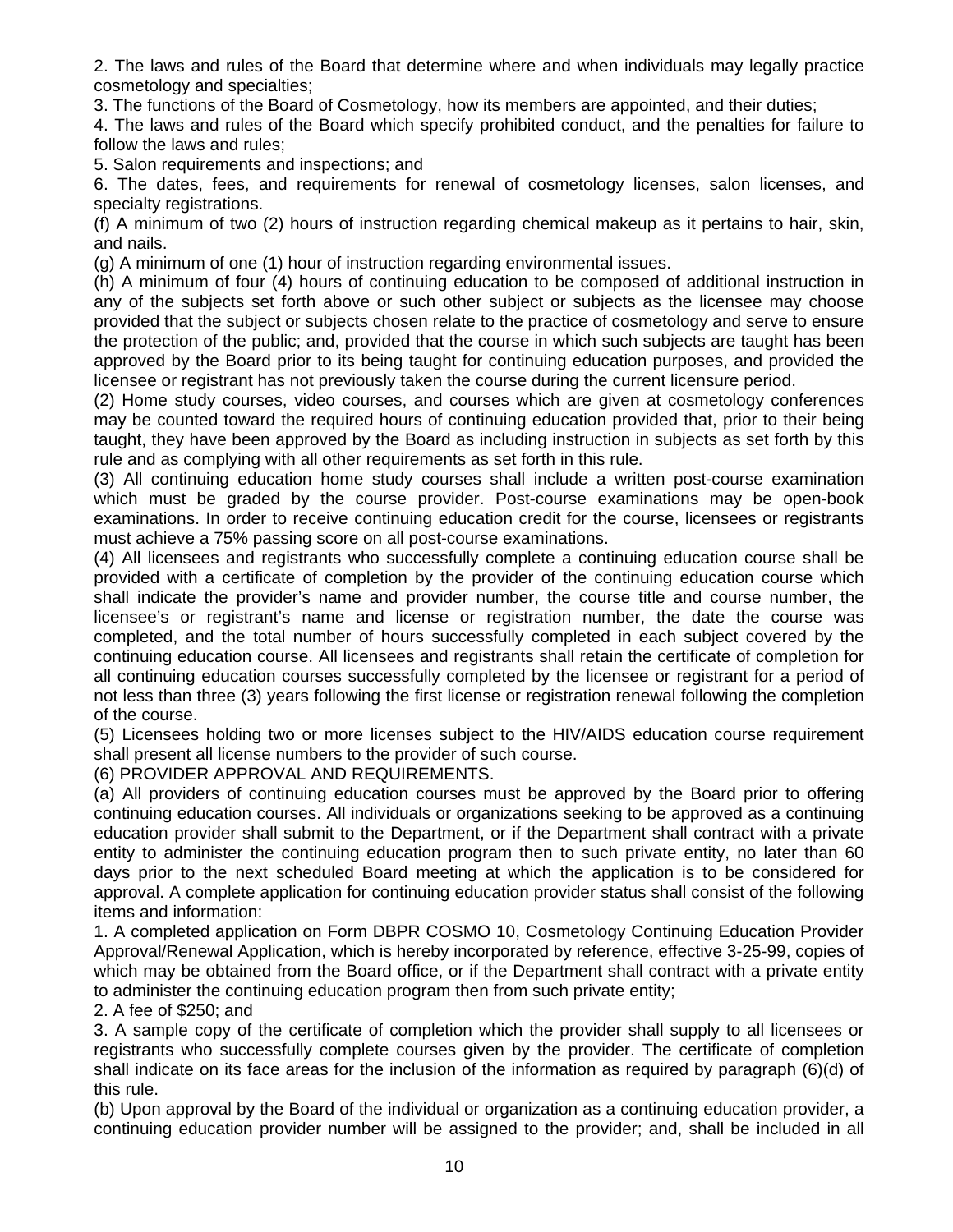future correspondence or submissions by the provider to the Board, the Department, or any private entity contracted with by the Department to administer the continuing education program.

(c) Once the Department shall contract with a private entity to administer the continuing education program, then for each continuing education course taught, all continuing education providers shall submit to such private entity, a list of all attendees successfully completing the continuing education course within 21 days of the completion of the course. The list shall include the provider's name and provider number, the course title and course number, the licensee's or registrant's name and license or registration number, the date the course was completed, and the total number of hours successfully completed in each subject covered during the continuing education course. For home study courses offered by a continuing education provider, the provider shall supply the name and license or registration number for each individual successfully completing the course within 21 days following the determination by the provider that the individual has successfully completed the home study course together with the provider's name and provider number, the home study course title and course number, and the date the course was completed. All lists and information shall be provided to the private entity in such form as determined by private entity.

(d) All continuing education providers shall provide a certificate of completion to all licensees and registrants who successfully complete a continuing education course which shall indicate on the certificate's face the provider's name and provider number, the course title and course number, the licensee's or registrant's name and license or registration number, the date the course was completed, and the total number of hours successfully completed in each subject covered by the continuing education course.

(e) Continuing education providers shall electronically provide to the Department the list of attendees at each of its offered courses within 30 business days of the completion of the course. However, the continuing education provider shall electronically report to the Department completion of a licensee's course within 10 business days beginning on the 30th day before the renewal deadline or prior to the renewal date, whichever occurs sooner. For home study courses, the provider shall electronically supply the list of those individuals successfully completing the course by the 5th of the month following the calendar month in which the provider received documentation and was able to determine the successful completion of the course by the individual. This list shall include the provider's name and provider number, the name and license or registration number of the attendee, the date the course was completed, and the course number. All documents from the provider shall be submitted electronically to the Department and must be in a form as agreed to by the Department with the provider. Failure to comply with the time and form requirements will result in disciplinary action taken against the provider and the course approval. Each continuing education provider shall maintain records of attendance or completion for all continuing education courses offered or taught by the provider for a period of not less than four years following the offering of each course or the receipt of documentation of completion of a home study course. Upon request, these records shall be made available for inspection by the Department or its agent, or the private entity contracted with by the Department to administer the continuing education program at such reasonable time and location as determined by the Department or its agent, or the private entity. The list of attendees submitted electronically to the Department shall not include the names of applicants taking the course for initial licensure pursuant to Rule 61G5-18.011, F.A.C.

(f) If the Department contracts with a private entity to administer the continuing education program, all continuing education providers shall submit all required forms and information, and shall pay all required fees directly to the private entity.

(g) Approval as a continuing education provider shall be valid through May 31, 2003 for any providers approved prior to March 1, 2003. Thereafter, approval as a continuing education provider shall be valid through May 31 of odd numbered years for all providers. After the expiration of a continuing education provider's approval, the provider shall not offer or teach any continuing education courses for credit toward the required hours of continuing education until the provider has renewed its approval as a continuing education provider.

(h) Any substantive changes regarding the information contained in the provider's application for approval, or previously submitted by the provider to the Department or to a private entity contracted with by the Department to administer the continuing education program, shall be filed with the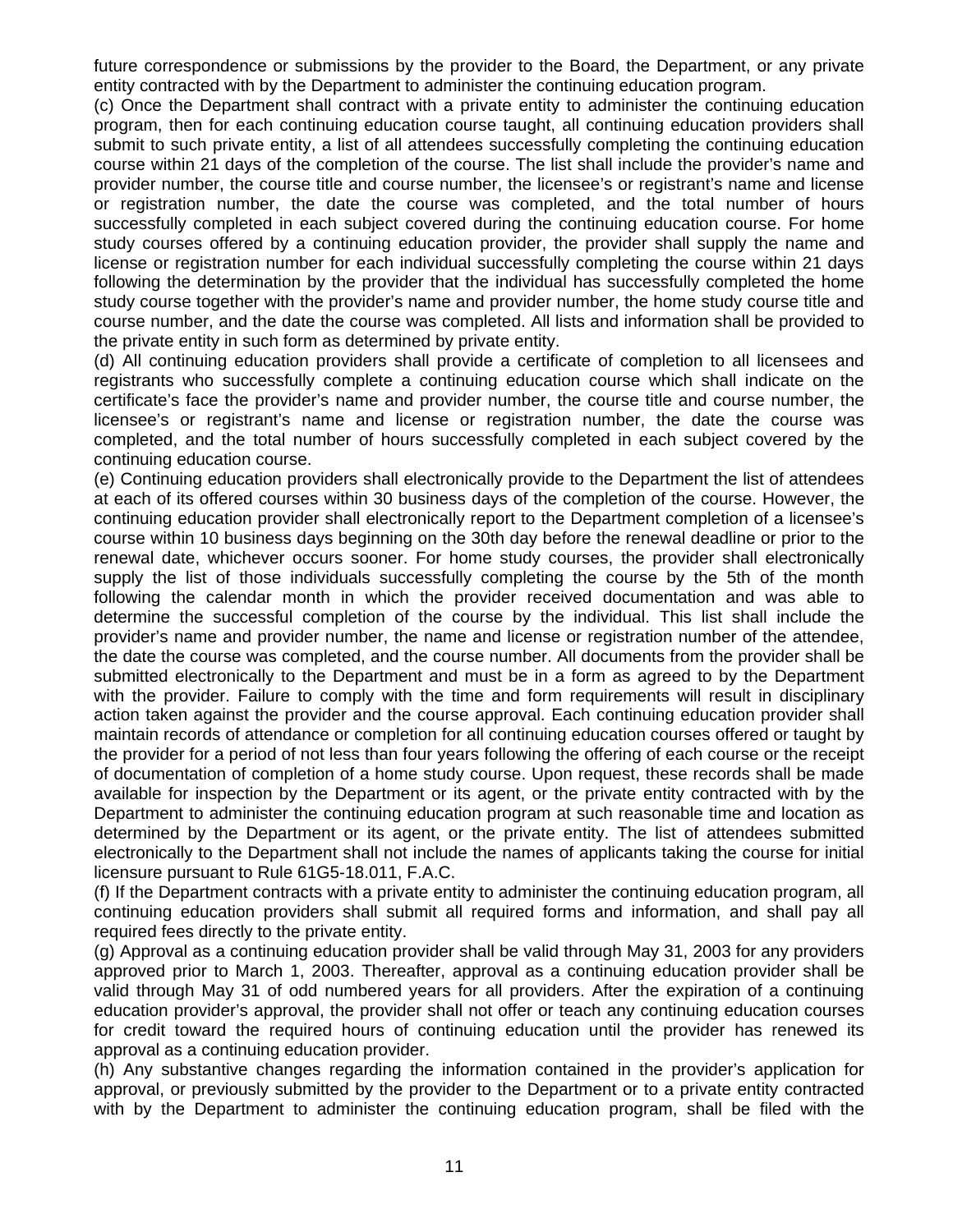Department, or if the Department shall contract with a private entity to administer the continuing education program then with such private entity, within 30 days of the change occurring.

(i) At any time, the Board shall recommend to the Department to revoke its approval of a continuing education provider if it finds that such approval is sought or was received by fraud or misrepresentation by the provider, the provider has failed to adhere to the standards and other requirements as set forth in this rule or Rule 61-6.015, F.A.C., or that the provider has engaged in fraudulent behavior relating to the provision of continuing education. Before requesting that the Department revoke a provider's continuing education approval, the Board shall give the provider notice and an opportunity to be heard. If the approval of a provider is revoked, the continuing education provider shall thereafter be barred from presenting any continuing education courses to licensees or registrants for credit unless the provider demonstrates to the Board that the provider has been sufficiently rehabilitated to be trusted to provide such courses to licensees or registrants in the future. Revocation of a continuing education provider's approval shall also operate as a revocation of all previously approved continuing education courses for all future offerings by the provider.

(j) For purposes of Section 455.2178, F.S., Chapter 477, F.S., and the rules adopted by the Board, the term "continuing education provider" shall mean any individual, organization, or other entity who offers or teaches: (1) courses for purposes of fulfilling the requirements of license renewal which has been submitted to and approved by the board for such purposes; or (2) an HIV/AIDS education course for purposes of fulfilling the requirements of initial licensure or license renewal which has been submitted to and approved by the Board for such purposes, or which has been approved for these purposes by rule of the Board. All continuing education providers shall comply with all provisions and requirements of this rule, and Section 455.2178 F.S., for the purpose of monitoring continuing education compliance. Failure to comply with such provisions and requirements by any continuing education provider shall be grounds for the suspension or revocation of the continuing education course approval.

(7) COURSE APPROVAL AND REQUIREMENTS.

(a) Except as noted below, all proposed continuing education courses, including those courses which are to be taught at cosmetology conferences, home study, and video courses, must be approved by the Board prior to their being offered or taught for continuing education credit; and, may only be offered or taught by the continuing education provider submitting the course for approval.

(b) All continuing education courses shall comply with the requirements as set forth in this rule, including but not limited to those regarding the required subjects and topics to be included in the proposed course.

(c) Continuing education providers seeking approval of a continuing education course shall submit a complete application for continuing education course approval to the Department, or if the Department shall contract with a private entity to administer the continuing education program then to such private entity, no later than 60 days prior to the next scheduled Board meeting at which the course is to be considered for approval. A complete application for continuing education course approval shall consist of the following:

1. A completed application on Form DBPR COSMO 9, Cosmetology Continuing Education Course Approval Application, which is hereby incorporated by reference, effective 3-25-99, copies of which may be obtained from the Board office, or if the Department shall contract with a private entity to administer the continuing education program then from such private entity;

2. If the Department shall contract with a private entity to administer the continuing education program, a fee in the amount of \$100;

3. A course outline which includes the subjects, topics, and subtopics to be presented in the course and a narrative summary of all areas to be covered in each subject, topic and subtopic, and a list of all reference and source materials including the publication date for each;

4. If the proposed continuing education course consist of a home study course, a copy of the written post-course examination which will be used to test licensees and registrants comprehension and understanding of the subjects, topics, and subtopics presented in the course;

5. Evidence of the method to be used by the attendees of the course for evaluation of the learning experience and instructional methods used in the course; and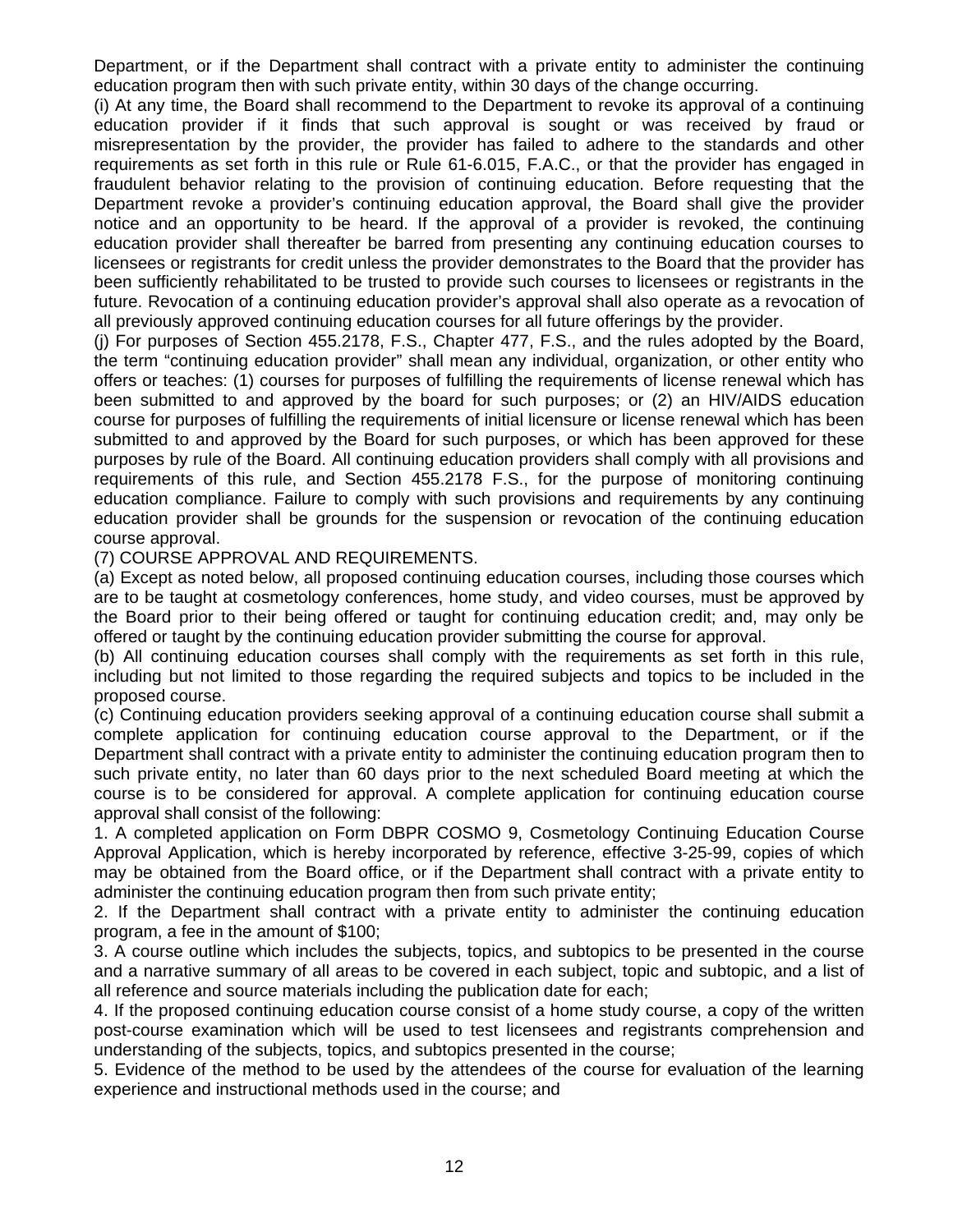6. Instructor resumes, if applicable, listing the instructor's educational qualifications or evidence of appropriate skills or knowledge in the subject matter of the course. Instructors must possess sufficient skills and knowledge in the subject areas being taught.

(d) Upon approval by the Board of a continuing education course, a continuing education course number will be assigned to the course; and, shall be included in all future correspondence or submissions by the continuing education provider to the Board, the Department, or any private entity contracted with by the Department to administer the continuing education program.

1. The continuing education course number and continuing education provider number shall be included in all advertisements, promotions, or other announcements concerning an approved course.

2. No course shall be advertised as an approved course until the course has been approved by the Board and received a course number.

3. A course shall not be offered or credit given for hours other than what was approved by the Board.

4. A course shall not be offered other than in the manner the Board initially approved the course material.

(e) All continuing education home study courses shall include a written post-course examination which must be graded by the course provider. Post-course examinations may be open-book examinations. In order to receive continuing education credit for the course, licensees or registrants must achieve a 75% passing score on all post-course examinations,

(f) All continuing education courses shall include a method to be used by the attendees of the course for evaluation of the learning experience and instructional methods used in the course.

(g) Upon the successful completion of a continuing education course all licensees and registrants shall receive a certificate of completion for the course which shall indicate on its face all information as required by paragraph (6)(d) of this rule. One hour of credit will be awarded for each 50 minute classroom hour or for each 50 minutes of home study material.

(h) Approval of a continuing education course shall be valid for a period of two years from the date of approval by the Board. After the expiration of a continuing education course approval, the course may not be offered or taught for credit toward the required hours of continuing education; and, must be again approved by the Board prior to its being offered or taught for continuing education credit. Applications for approval of a continuing education course shall be submitted to the Department, or if the Department shall contract with a private entity to administer the continuing education program then to such private entity; and, shall contain all of the items and information required for initial approval as a continuing education course as set forth in paragraph (7)(c) of this rule.

(i) Any substantive changes regarding the information contained in the provider's application for course approval, or previously submitted by the provider to the Department or to a private entity contracted with by the Department to administer the continuing education program, shall require that the course be resubmitted for approval in accordance with this rule.

(j) At any time, the Board shall request the Department revoke the provider's approval if it finds that such approval is sought or was received by fraud or misrepresentation by the provider, that the course which is being provided fails to cover the information required by statute or this rule or Rule 61-6.015, F.A.C., or otherwise fails to meet the requirements specified in this rule, that the course significantly varies from the course proposal that was approved by the Board, or that the course provider has engaged in fraudulent behavior related to the provision of the course. Before the Board recommends that the Department revoke a continuing education provider, the Board shall give the course provider notice and an opportunity to be heard. If the Board denies or the Department revokes the approval of a continuing education provider because of the course provider's fraud or misrepresentation, then the continuing education provider shall thereafter be barred from presenting any continuing education courses to licensees or registrants for credit unless the provider demonstrates to the Board that the provider has been sufficiently rehabilitated to be trusted to provide such courses to licensees or registrants in the future.

(k) A course which constitutes a sales presentation or promotion will not be approved for continuing education credit.

(8) EFFECTIVE DATE – This rule shall apply to all licensed cosmetologists and registered specialists under Chapter 477, F.S.; and, shall not apply to any registered hair braiders or registered hair wrappers. Those licensees and registrants who are currently licensed or registered and whose license or registration is scheduled to expire on October 31, 1999, shall not be required to complete